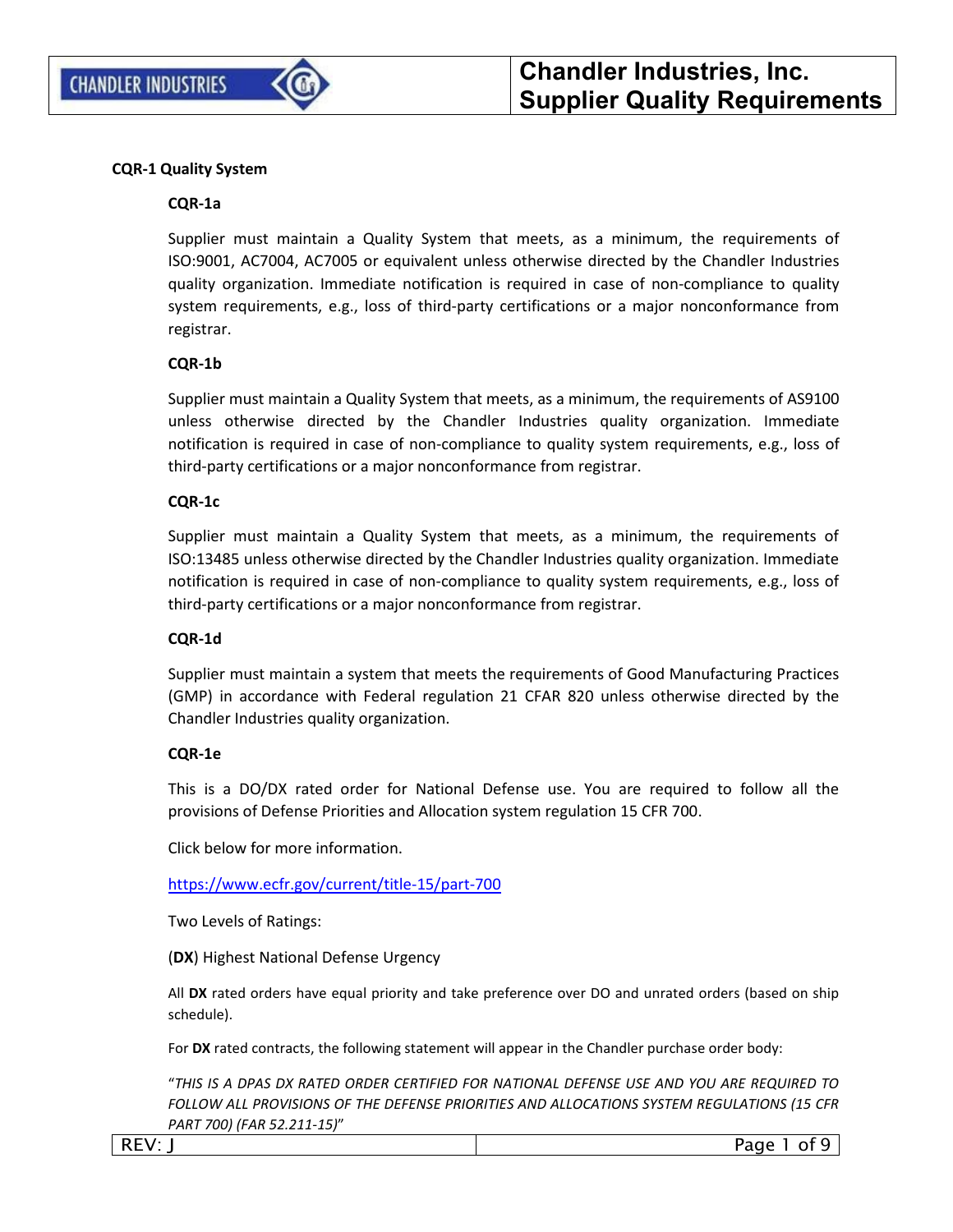## (**DO**) Critical to National Defense

All **DO** rated orders have equal priority and take preference over unrated orders (based on ship schedule).

**CQR-1f:** Supplier is responsible to assure the special process(es) associated with this order are performed in accordance with NADCAP approved process for which a current NADCAP certification is on file.

#### **CQR-2 Source Inspection**

## **CQR-2a Government Source Inspection**

Government Inspection is required prior to shipment from your facility. Upon receipt of this order, promptly notify the Government representative normally servicing your facility so that the appropriate planning can be accomplished. If a Government representative does not service the suppliers' facility, notify the nearest Defense Contract Administrative Office for direction, or Chandler Industries Corporate office.

#### **CQR-2b Chandler Industries Source Inspection**

Chandler Industries source inspection is required prior to shipment from the supplier's facility. Contact the appropriate Chandler Industries buyer to schedule source inspection.

#### **CQR-2c Chandler Industries Customer Source Inspection**

Chandler Industries customer source inspection is required prior to shipment from the supplier's facility. Contact the appropriate Chandler Industries buyer to schedule source inspection.

#### **CQR-3 Certification Requirements**

## **CQR-3a**

Certificate of Conformance shall accompany each shipment of material defined in the purchase order. The Certificate of Conformance shall be legible and include the Chandler Industries purchase order number, part number, revision letter (unless otherwise specified on the purchase order, the revision letter must be the latest revision in effect at the time of purchase order acceptance), quantity, the Chandler Industries work order number or when specified the Chandler Industries material lot number.

## **CQR-3b**

Supplier is to provide the raw material for this order. Chemical and physical certifications from the material distributor and mill certifications are required with the shipment along with any applicable special processing certifications as performed by the distributor or mill. The requirements of DFARS 252.225-7014 apply to this order. Preference for Domestic Specialty Metals, Alternate I ("specialty metals clause"). In brief, the contractor is prohibited from incorporating specialty metals such as stainless steels or titanium which have been melted outside the United States. Materials must be procured from U.S. sources per DFARS subpart 225.7002-2.

| REV. | $\sim$ $\sim$ $\sim$<br>.<br>$\sim$ $\cdot$ |
|------|---------------------------------------------|
|      |                                             |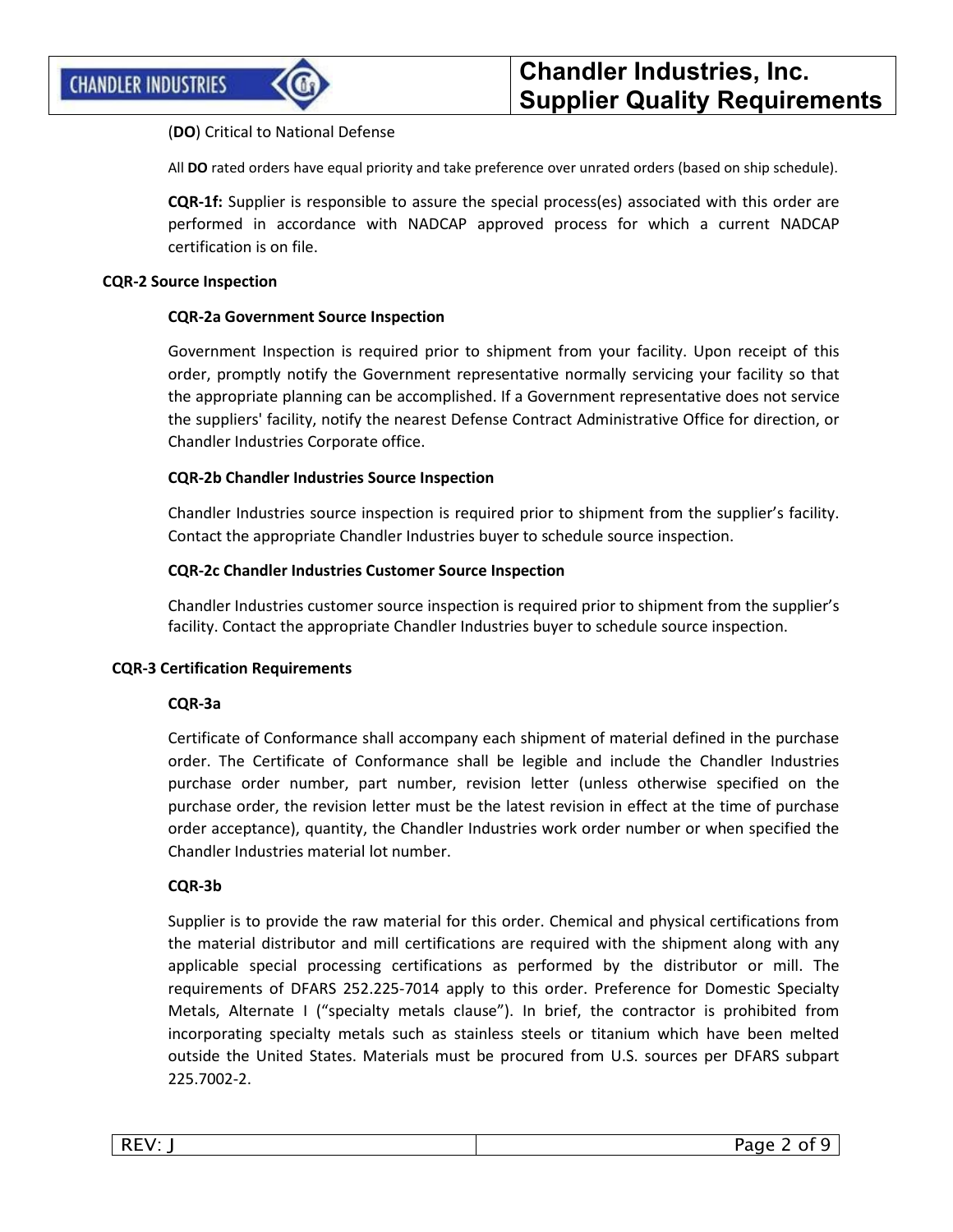## **CHANDLER INDUSTRIES**



# **Chandler Industries, Inc. Supplier Quality Requirements**

## **CQR-3c**

Heat treating, welding, electroplating, laser cutting, EDM, ECM, non-destructive testing, etc. Are considered special process. The C of C shall include the specification number and revision of all special processing performed. Unless otherwise specified on the purchase order, the supplier can use any subcontractor on their ASL for special processing. NADCAP subcontractors are preferred but not required.

## **CQR-3d**

Castings or forgings are required for this order. Certifications per CQR-3a through CQR-3c are required and shall be shipped with this order.

## **CQR-3e**

When Chandler Industries furnishes material/parts, the sellers' system shall provide for the following:

- 1.) Examination upon receipt for transit damage.
- 2.) Verification of Quantity.
- 3.) Storage against damage, improper use, or disposition.

The seller must furnish certification that the material/parts used were those furnished by the buyer and no unauthorized substitution was made.

## **CQR-3f REACH**

Articles supplied under this purchase order must be REACH compliant. The supplier is required to supply a declaration of conformance upon request.

## **CQR-3g ROHS**

Articles supplied under this purchase order must be RoHS compliant. The supplier is required to supply a declaration of conformance upon request.

## **CQR-3h**

Unless otherwise specified, the latest revision for specifications related to this order shall be used.

## **CQR-3j**

Material shipped against this order must be one heat lot unless otherwise approved by chandler.

## **CQR-3k**

Chemical and physical material test report shall accompany each shipment identifying the applicable PO No., Qty, Heat No., material type, special process(es) and applicable specifications and revisions.

| . | the contract of the con- |
|---|--------------------------|
|   |                          |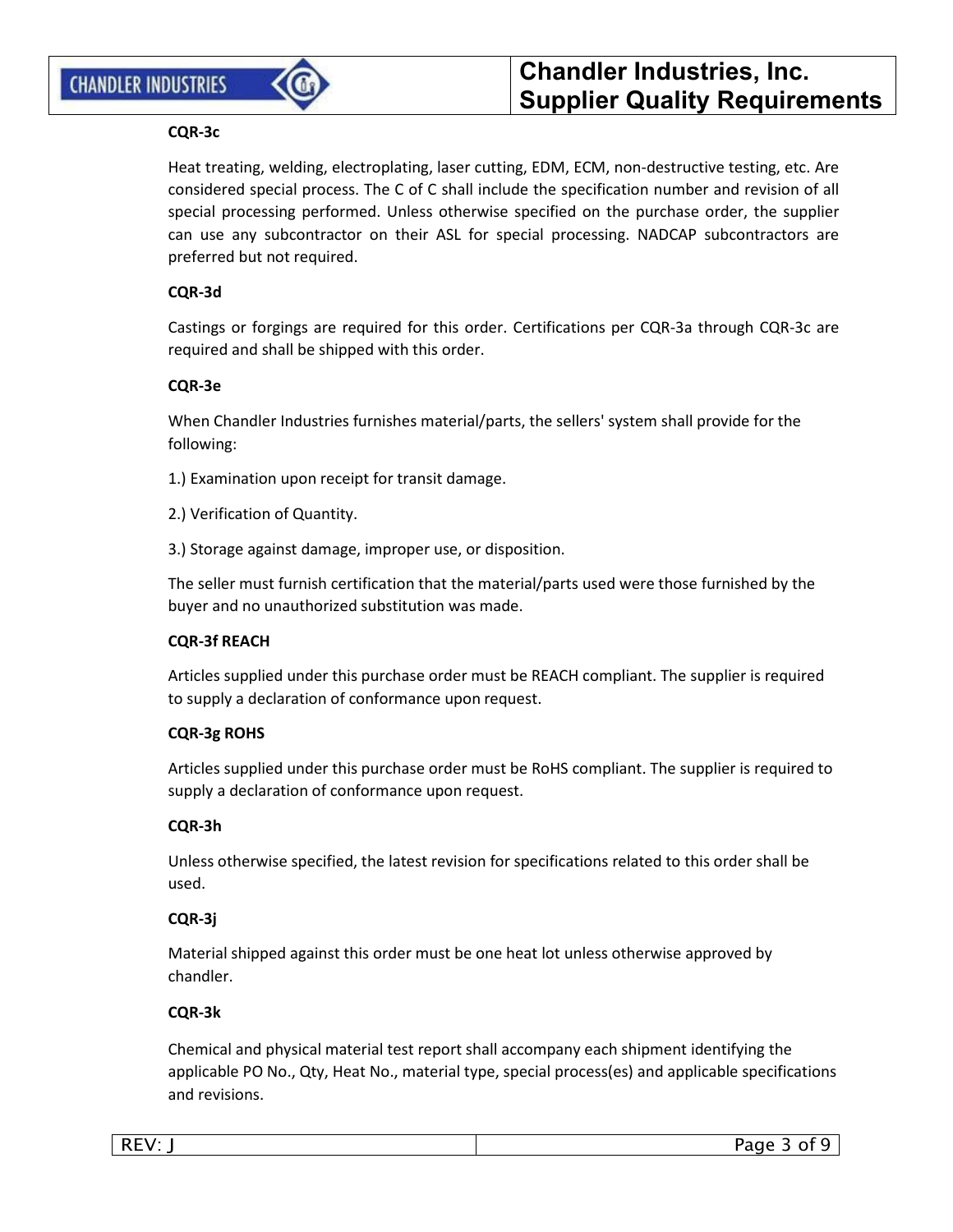

## **CQR-4 Sampling Inspection**

## **CQR-4a**

Sampling inspection is not allowed for this order. 100% inspection is required for all characteristics produced, heat treated or otherwise created or processed by thesupplier.

## **CQR-4b**

Sampling Inspection plans shall not allow defects (C=0) within the sample. If defects are found within the sample, 100% inspection shall apply. Sampling shall be in accordance with ANSI/ASQ Z1.4 *"Sampling Procedures and Tables for Inspection by Attributes"* Except, reject on one. Or another industry recognized C=0 sampling plan.

## **CQR-5 Advanced Quality Planning**

## **CQR-5a**

The supplier shall submit, at a minimum, PFMEA and control plan addressing all the characteristics produced by the supplier to Chandler quality engineering before manufacturing begins.

The supplier shall submit a detailed inspection plan to Chandler Industries quality for approval before manufacturing begins.

## **CQR-6 Record Retention**

## **CQR-6a**

**Non-Aerospace:** Supplier must maintain records pertaining to this order for a minimum of three years.

Supplier shall contact Chandler purchasing for disposition prior to destruction of any records.

## **CQR-6b**

**Aerospace:** Supplier must maintain records pertaining to material, Manufacturing process, Special Processes, testing, and inspection for a minimum of (10) years as applicable.

For components identified as safety critical, flight critical, etc., the supplier shall maintain these records indefinitely.

Supplier shall contact Chandler purchasing for disposition prior to destruction of any records.

## **CQR-6C**

**Medical:** Supplier must maintain records pertaining to material, Manufacturing process, Special Processes, testing, and inspection for a minimum of (20) years as applicable.

Supplier shall contact Chandler purchasing for disposition prior to destruction of any records.

|   | D- |
|---|----|
| . |    |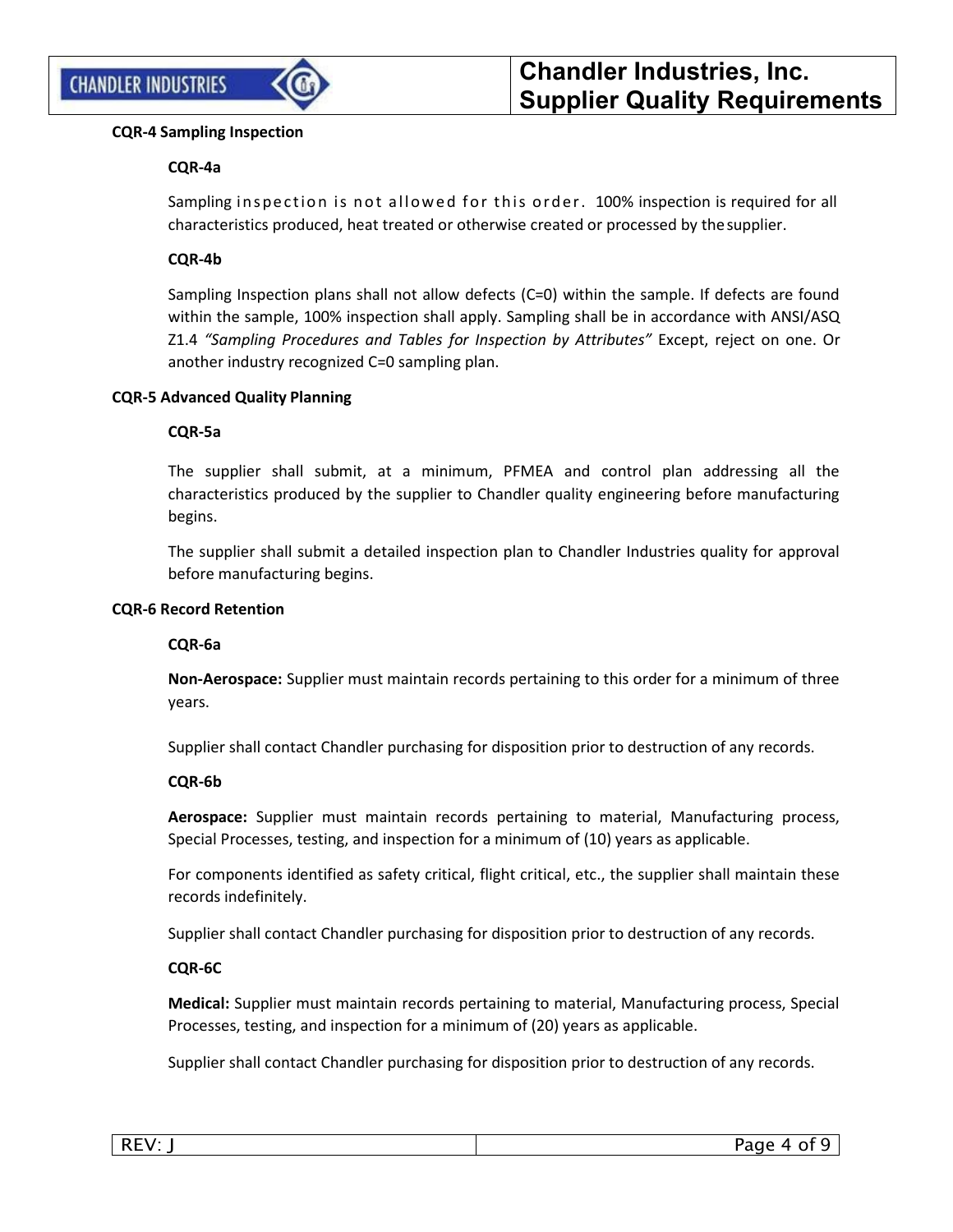

## **CQR-7 Process Validation/ FAIR Requirements**

## **CQR-7a**

A first article compliant with AS9102B is required on a part representative of the production process to be used in the manufacture of these parts. A copy of the first article document must accompany the first shipment of parts.

The first article part shall be clearly identified by a tag or other suitable method and accompany the first shipment of parts.

## **CQR-7b**

A first article is required on a part representative of the production process to be used in the manufacture of these parts. A copy of the first article document must accompany the first shipment of parts.

A Chandler Industries First Article Inspection form or equivalent supplier form may be used and shall include the following: Chandler Industries part number, and drawing revision level, and every characteristic including: tolerance (even if it is a block tolerance), actual measured value, Method of Gaging, accept/reject indication. Where physical testing is required, the results of the test must be recorded. Where special processes are required, verification of each process must be recorded, applicable certifications retained, and available for review (or submitted with the

FAIR if requested by Chandler Industries Industries). The signature and title of the person performing the inspection and date of inspection must also be included.

The first article part shall be clearly identified by a tag or other suitable method and accompany the first shipment of parts.

## **CQR-7c**

This order constitutes a special process validation or qualification in accordance with the associated approved validation/qualification protocols.

## **CQR-8 Approved Source of Materials or Subcontractors**

## **CQR-8a**

All materials used in fulfilling this order must be supplied by a supplier approved by Chandler Industries unless specifically authorized in writing to the contrary.

## **CQR-8b**

The supplier shall use only subcontractors approved by Chandler Industries or its customers for this order. Contact Chandler purchasing for additional information.

## **CQR-9 Test and Inspection Reports**

## **CQR-9a**

Test and inspection reports, with measured data as required by the applicable procurement specification, must accompany each shipment.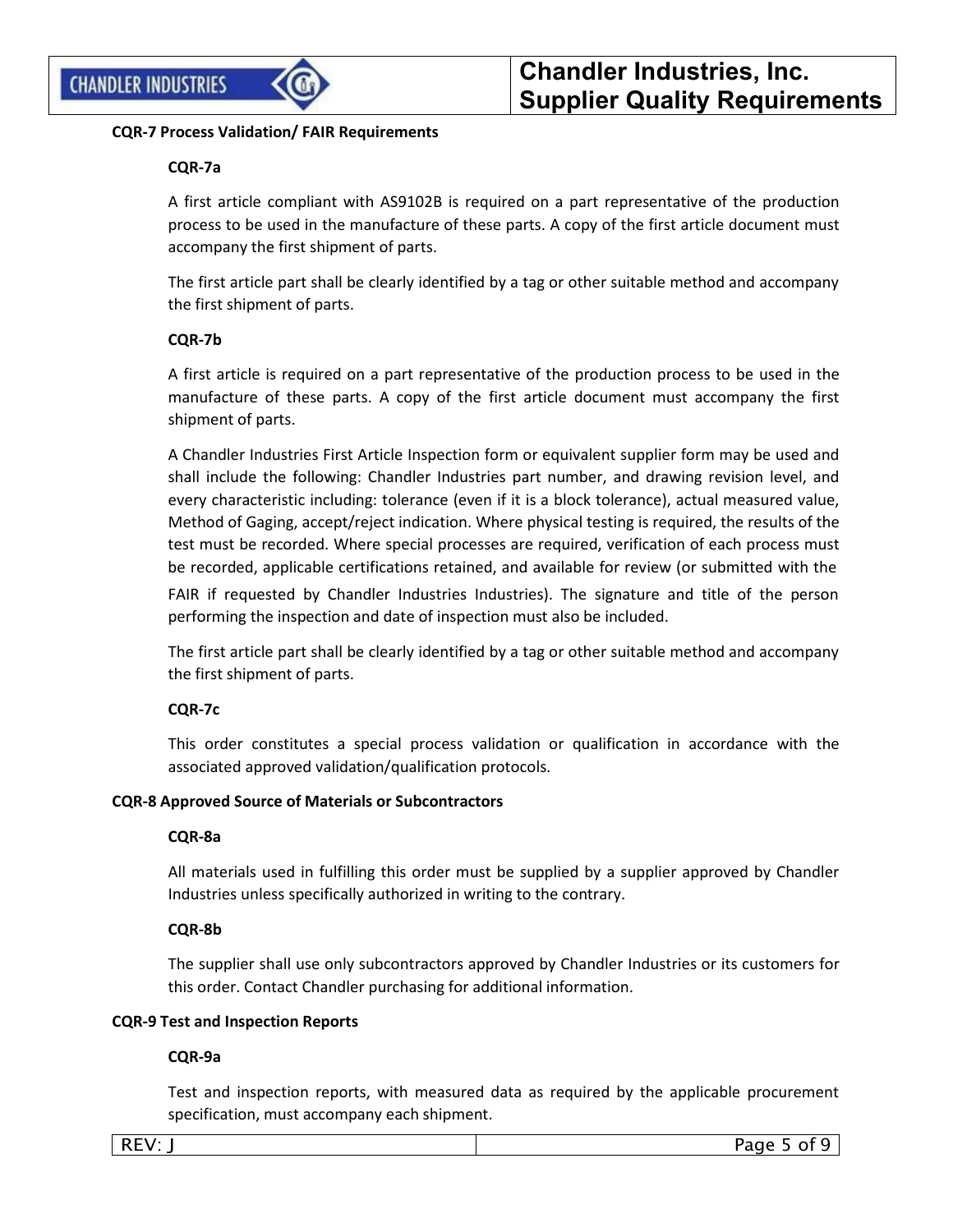

## **CQR-10 Supplier Software Control Program**

## **CQR-10a**

If software is used to control the manufacture, test, or acceptance of this purchase, the supplier shall maintain a program for positive control over revision status and program integrity. Software Control plans are subject to approval by Chandler Industries.

## **CQR-11 Key Characteristics**

## **CQR-11a**

When key characteristics are present on the drawing or other technical documentation, they shall be monitored and controlled. The method of control shall be subject to review and disapproval by Chandler Industries, when requested.

## **CQR-11b**

When key characteristics are present on the drawing or other technical documentation, they shall be monitored and controlled in accordance with AS9103. The method of control shall be subject to review and disapproval by Chandler Industries, when requested.

## **CQR-12 Lockheed Martin Quality Requirements**

## **CQR-12a**

Seller shall ensure all seller sub-tier purchase orders and/ or associated P.O. documents for buyer-controlled processes include the following data elements, statements, or the statement in the note after (f).

a.) Sellers unique LM Aero ID Number (VENDOR CODE) and all LM Aero unique "process codes" for each buyer-controlled process to be performed.

b.) A statement with words, "Processing to be accomplished in performance of this purchase order is directly related to a Lockheed Martin Aeronautics company. See appendix QJ at [www.lockheedmartin.com](http://www.lockheedmartin.com/)

c.) A statement that sellers' supplier must file and maintain a copy of all purchase orders containing the above statement and make these available for review by buyer, upon request.

d.) A statement that sellers' supplier must submit a certificate of conformance with a unique certification number containing the following information:

1.) Title and specification number and revision of the process

2.) Name and address of the process or non-destructive testing facility.

3.) Sellers' supplier unique LMA identification number (vendor or processor code) if processor is utilized based on Nadcap approval, a statement to the effect "Source utilized based on current Nadcap accreditation" shall be included.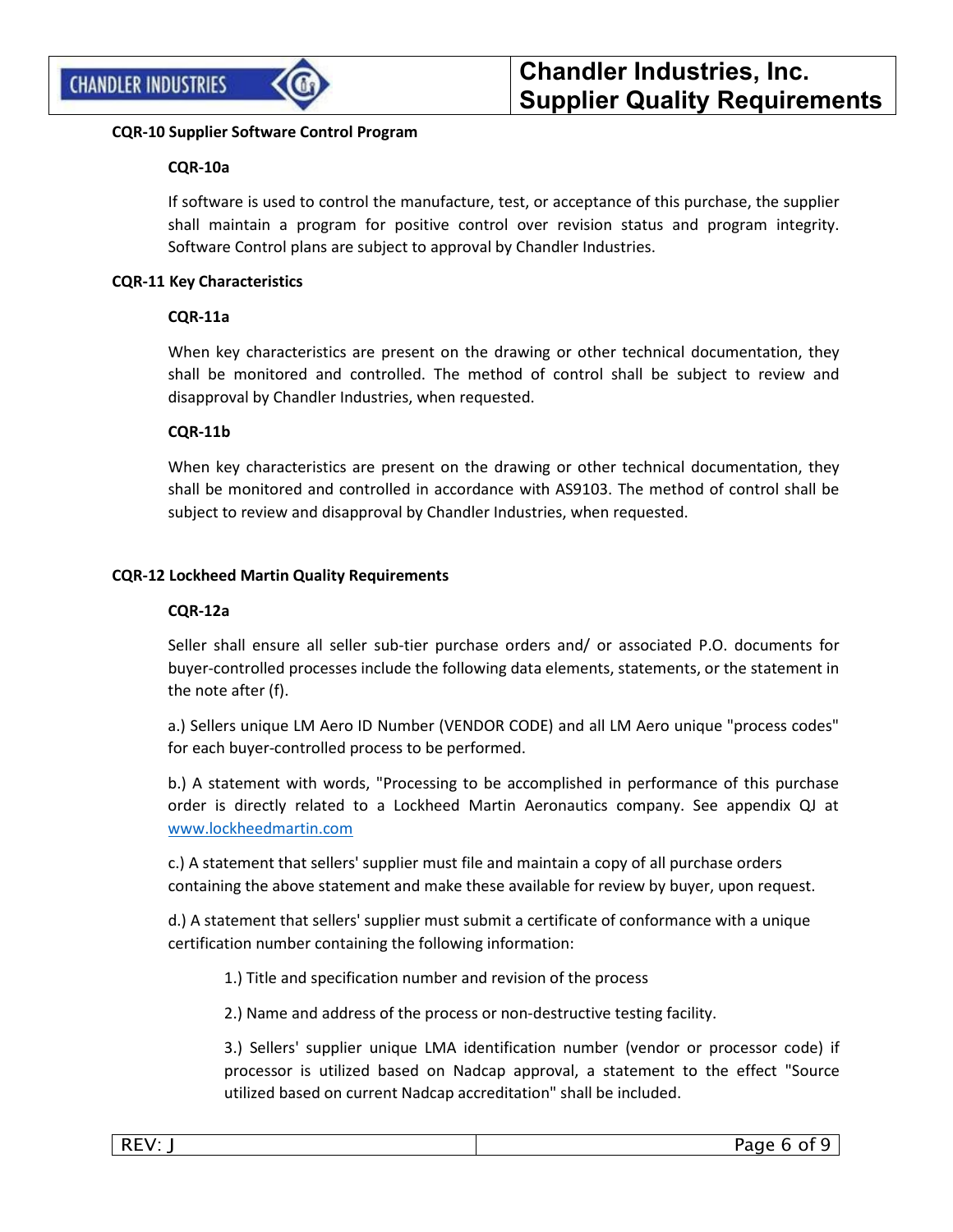- 4.) Date the Certificate of Conformance was issued
- 5.) Purchase order part number
- 6.) Quantity of parts (include accept /reject)
- 7.) Signature of authorized QA agent of seller
- 8.) Fracture durability classification or serialization when required.

e.) A statement to ensure sellers' sub-tiers suitably wraps, boxes, or racks to guard against shipping damage and to apply rust or corrosion protection, and

f.) A statement requiring sellers' sub-tier to identify specification(s) title, specific revision level(s) and drawing(s) requirement(s) to be performed by a QCS-001 source.

NOTE: Seller can also use the following statement in lieu of the above statement(s) a. - f. to meet the requirements of this paragraph.

## **CQR-13 Shelf Life**

#### **CQR-13a**

Product with a shelf-life requirements must be identified as to its expiration date and have 80% life remaining.

Formula for obtaining 80% remaining shelf life of ACS (Age Controlled Substance) Formula:  $X% = (b/a)*100$ Where a = total months between DOM (Date of Manufacture) and DOE (Date of Expiration) Where b= total months remaining at receiving Where X= % of remaining shelf life of the product Example (assume a=12 months & b=10 months):  $X\% = (b/a)*100$  $=(10/12)*100$  $= (.83) * 100$ = 83%

## **CQR-14 Part Classification**

#### **CQR-14a**

For product or services classified as safety critical, flight critical, etc., the supplier must ensure all personnel involved in processing this order are aware of their contribution to safety.

|--|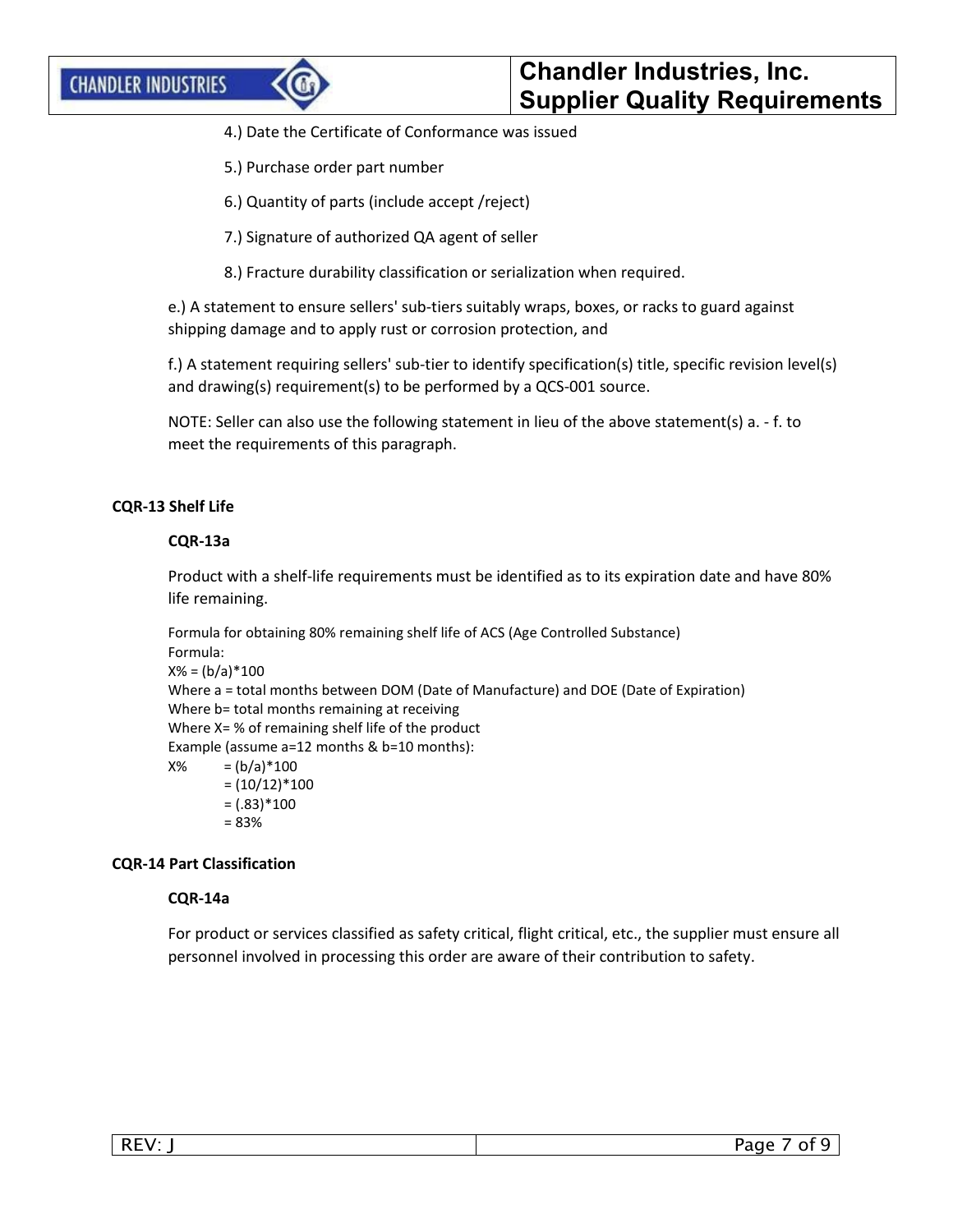

## **CQR-15 Boeing Quality Requirements**

## **CQR-15a**

This order requires processing to a Boeing controlled processor. The supplier must ensure any subcontract activity is performed in accordance with Boeing's D1-4426

Se[e http://active.boeing.com/doingbiz/d14426/index.cfm](http://active.boeing.com/doingbiz/d14426/index.cfm) for a list of Boeing approved suppliers.

## **CQR-16 Product Identification and Packaging**

## **CQR-16a**

Product shall be clean, free of contaminants and debris, and packaged to prevent damage during transit in accordance with purchase order requirements.

## **CQR-16b**

Identify with Customer Supplied Lot ID Number per attached process.

## **CQR-16c**

Identify with Manufacturing Date Codes per attached process.

## **CQR-16d**

Parts to be individually packaged with no part-to-part contact per purchase order instructions.

## **CQR-17 Collins Quality Requirement**

## **CQR-17a**

Collins's specifications 1847-084 *Ejection Seat System Workmanship Standard* or F516 *Finish Specification Advanced Concept Ejection Seat* apply to this order. See the engineering drawing to determine applicability.

| <u>r</u><br>к.<br>$\cdots$<br>- 11 | $D \cap \cap \cap$ |
|------------------------------------|--------------------|
|                                    |                    |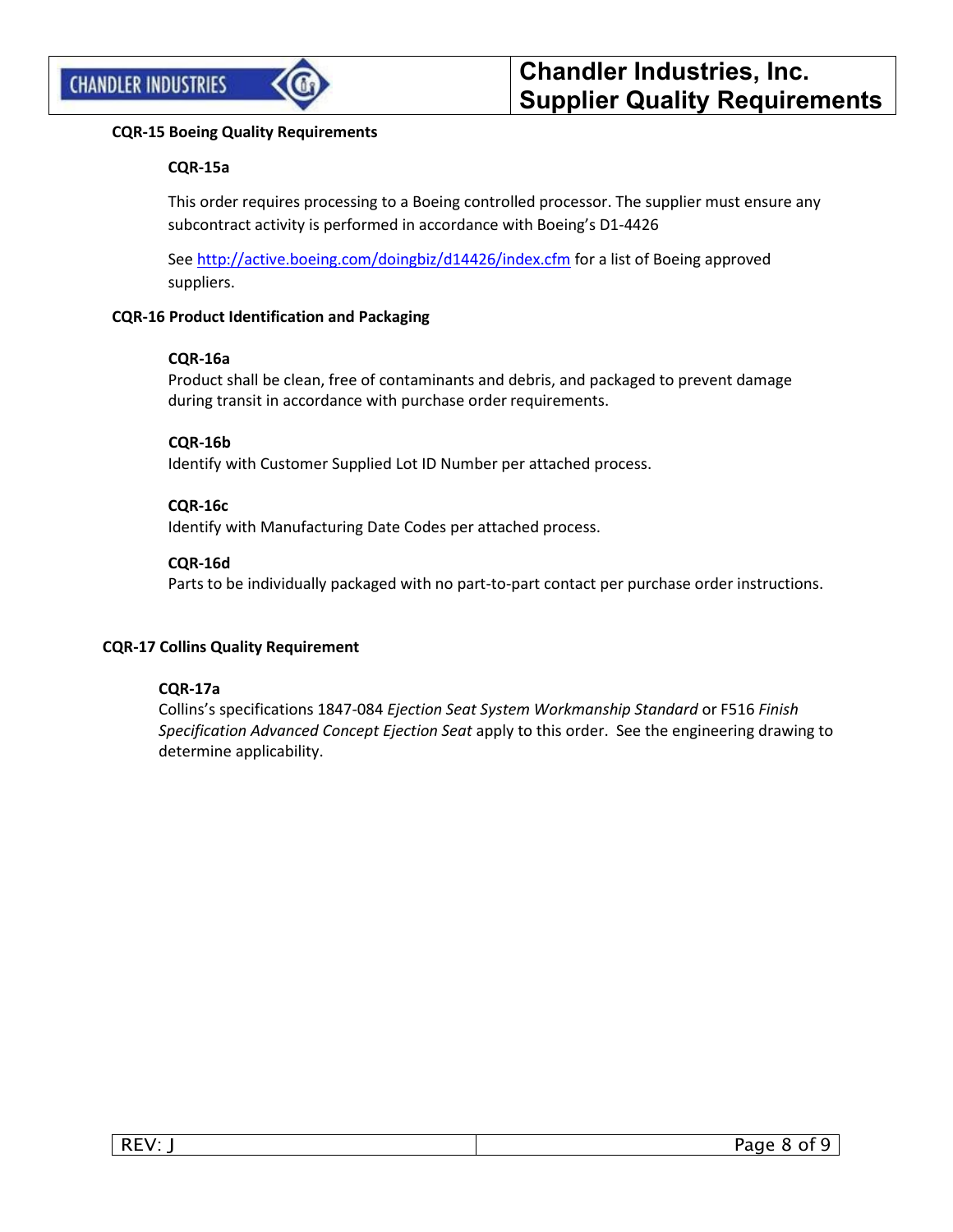

# **Chandler Industries, Inc. Supplier Quality Requirements**

| <b>REVISION</b> | <b>DESCRIPTION OF</b><br><b>CHANGE</b>                                                                                                                                                                             | <b>ORIGINATOR</b> | <b>DATE</b> | <b>APPROVAL</b>     | <b>DATE</b> |
|-----------------|--------------------------------------------------------------------------------------------------------------------------------------------------------------------------------------------------------------------|-------------------|-------------|---------------------|-------------|
| Α               | ORIGINAL<br><b>DOCUMENT</b>                                                                                                                                                                                        | J. PHARR          | 12-27-2016  | <b>NOT RELEASED</b> |             |
| B               | ADDED CQR-26 EN<br>10204                                                                                                                                                                                           | <b>UNKNOWN</b>    | 02-17-2017  | NOT RELEASED        |             |
| $\mathsf{C}$    | for<br>Re-written<br>conformance to<br>AS9100D                                                                                                                                                                     | C. MILLETTE       | 03-04-2019  | <b>NOT RELEASED</b> |             |
| D               | for<br>Re-written<br>conformance to<br>AS9100D                                                                                                                                                                     | C. MILLETTE       | 03/05/2019  | S. KOCON            | 03/05/2019  |
| E               | Update REACH, RoHS,<br>and shelf-life<br>requirements.                                                                                                                                                             | M. PATTERSON      | 02/19/2020  | S. KOCON            | 02/19/2020  |
| F               | Added CQR-3k                                                                                                                                                                                                       | P. BALFANY        | 05/08/20    | S. Kocon            | 05/08/20    |
| G               | Added "Supplier<br>1.<br>shall contact<br>Chandler<br>purchasing for<br>disposition prior to<br>destruction of any<br>records." to codes<br>6a, 6b, and 6c.<br>Corrected various<br>2.<br>typographical<br>errors. | C. CLOUTIER       | 09/13/21    | S. Kocon            | 09/13/21    |
| H               | Added CQR-17 and<br>1.<br>CQR-17a Special<br>Customer<br>Requirements                                                                                                                                              | C. MILLETTE       | 10/26/21    | S. Kocon            | 10/26/21    |
| J               | 2.<br>Added DO/DX<br>clarification to<br>CQR-1e.                                                                                                                                                                   | T. Gehrls         | 11/11/21    | S. Kocon            | 11/11/21    |

| $\sim$ $\sim$ $\sim$ $\sim$ | __ |
|-----------------------------|----|
|                             |    |